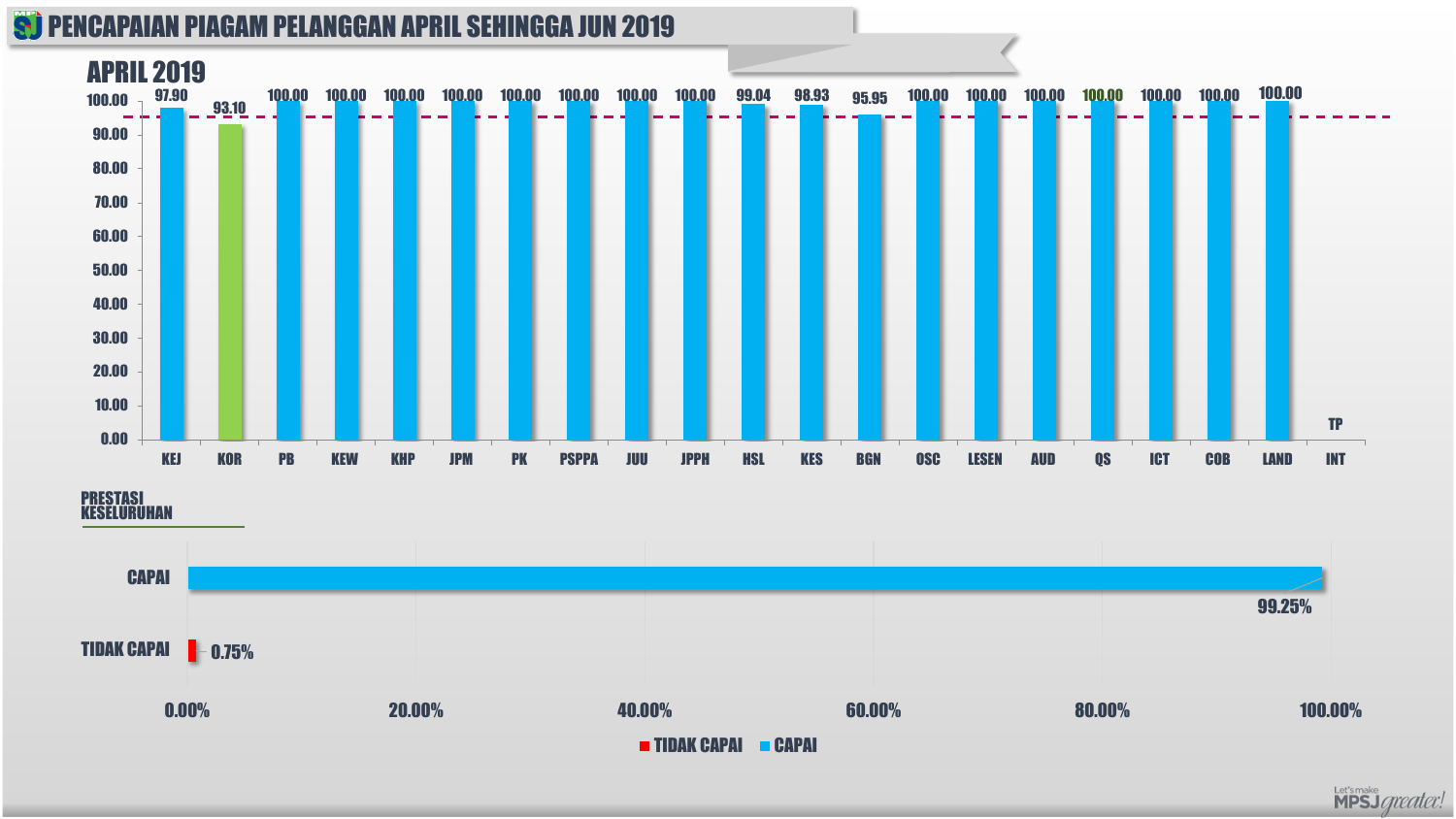#### **S) PENCAPAIAN PIAGAM PELANGGAN JANUARI SEHINGGA JUN 2019**



PRESTASI KESELURUHAN



Let'smake<br>MPSJ *greater!*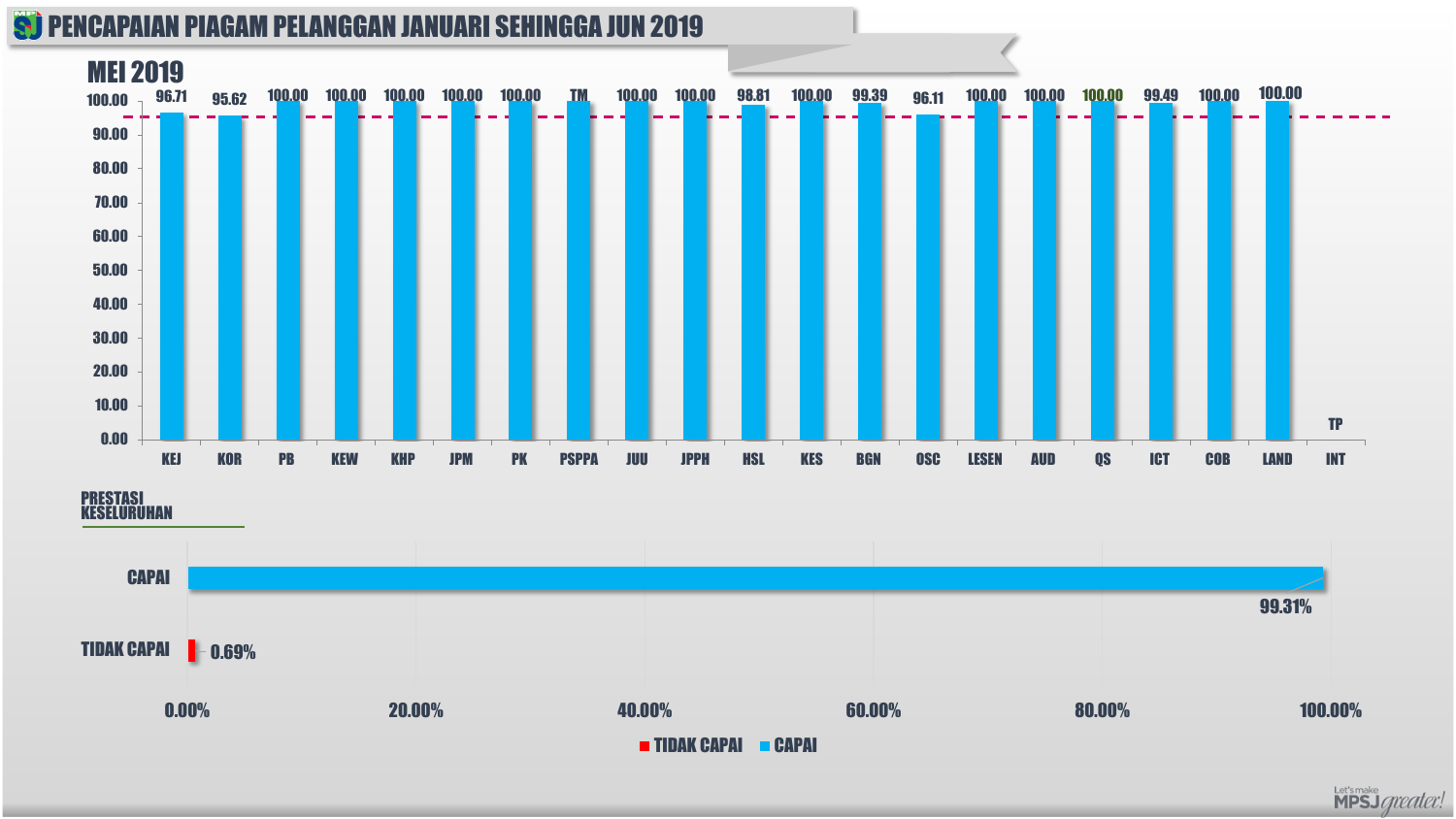#### **S) PENCAPAIAN PIAGAM PELANGGAN JANUARI SEHINGGA JUN 2019**



PRESTASI KESELURUHAN



Let'smake<br>MPSJ *greater!*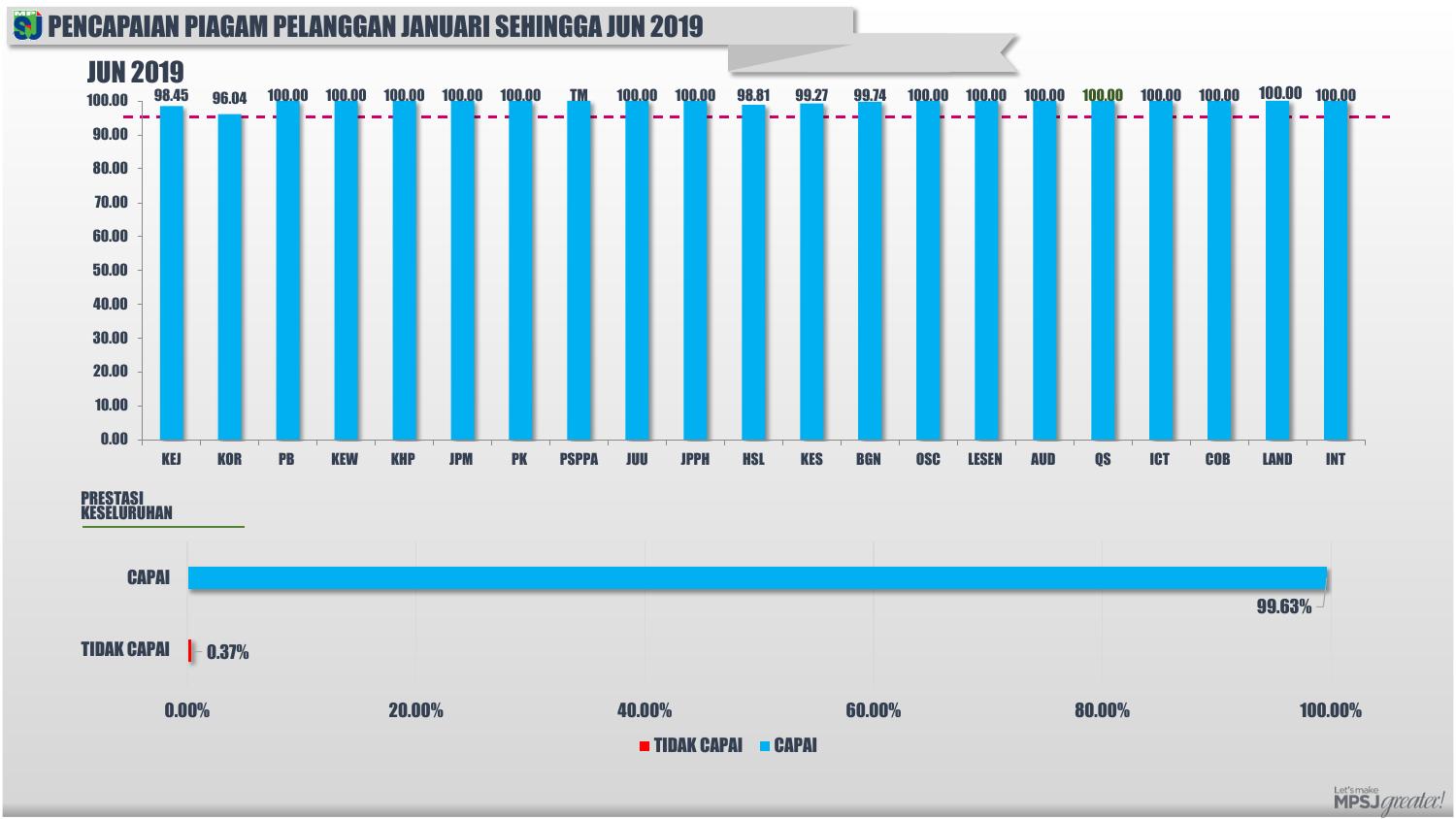# **SUBANG JAYA PIAGAM PELANGGAN JABATAN BAGI JANUARI SEHINGGA JUN 2019**





Let's make<br>**MPSJ** *greater!*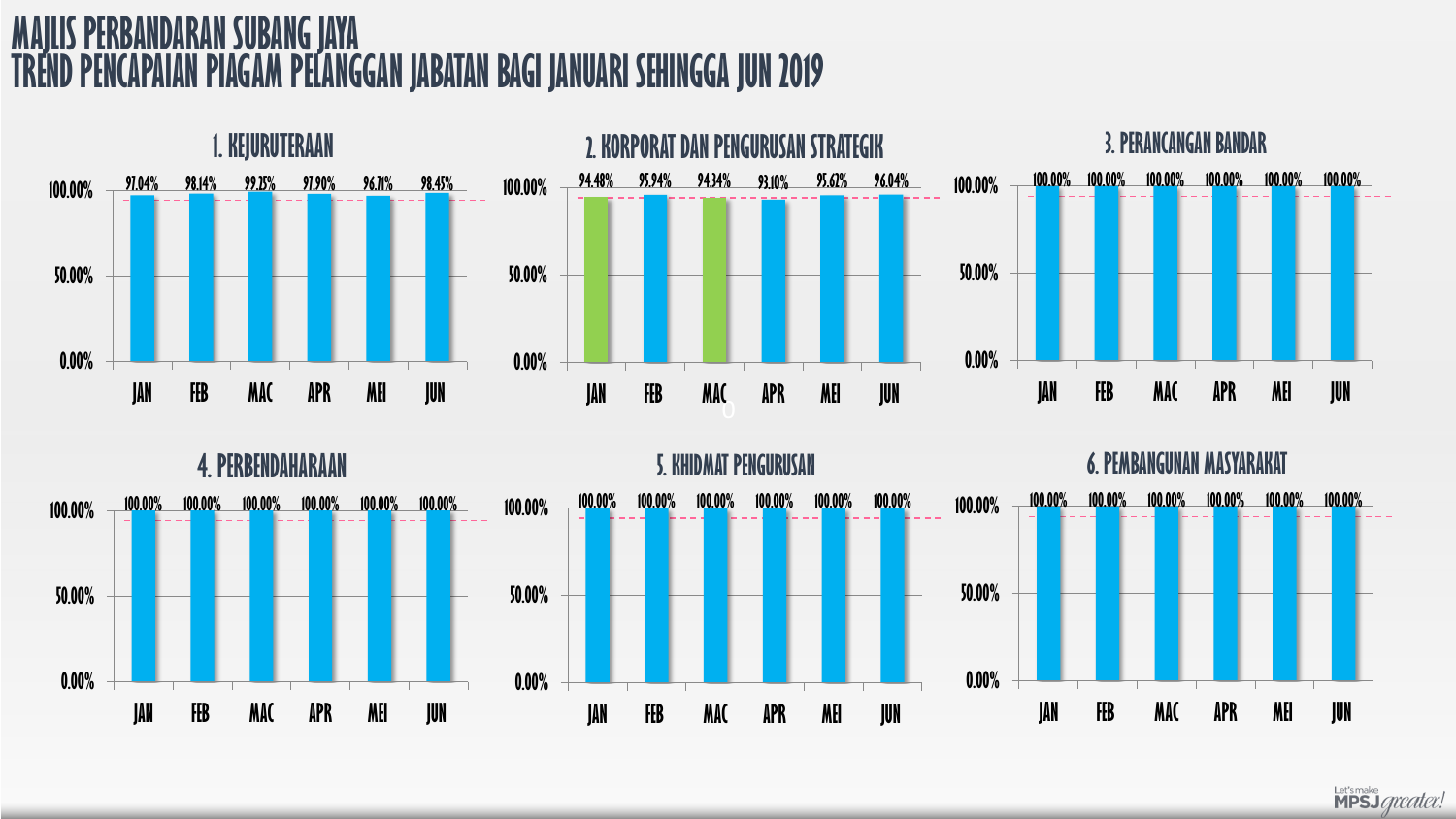## **SUBANG JAYA TPIAGAM PELANGGAN JABATAN BAGI JANUARI SEHINGGA JUN 2019**





Let's make<br>**MPSJ** *greater!*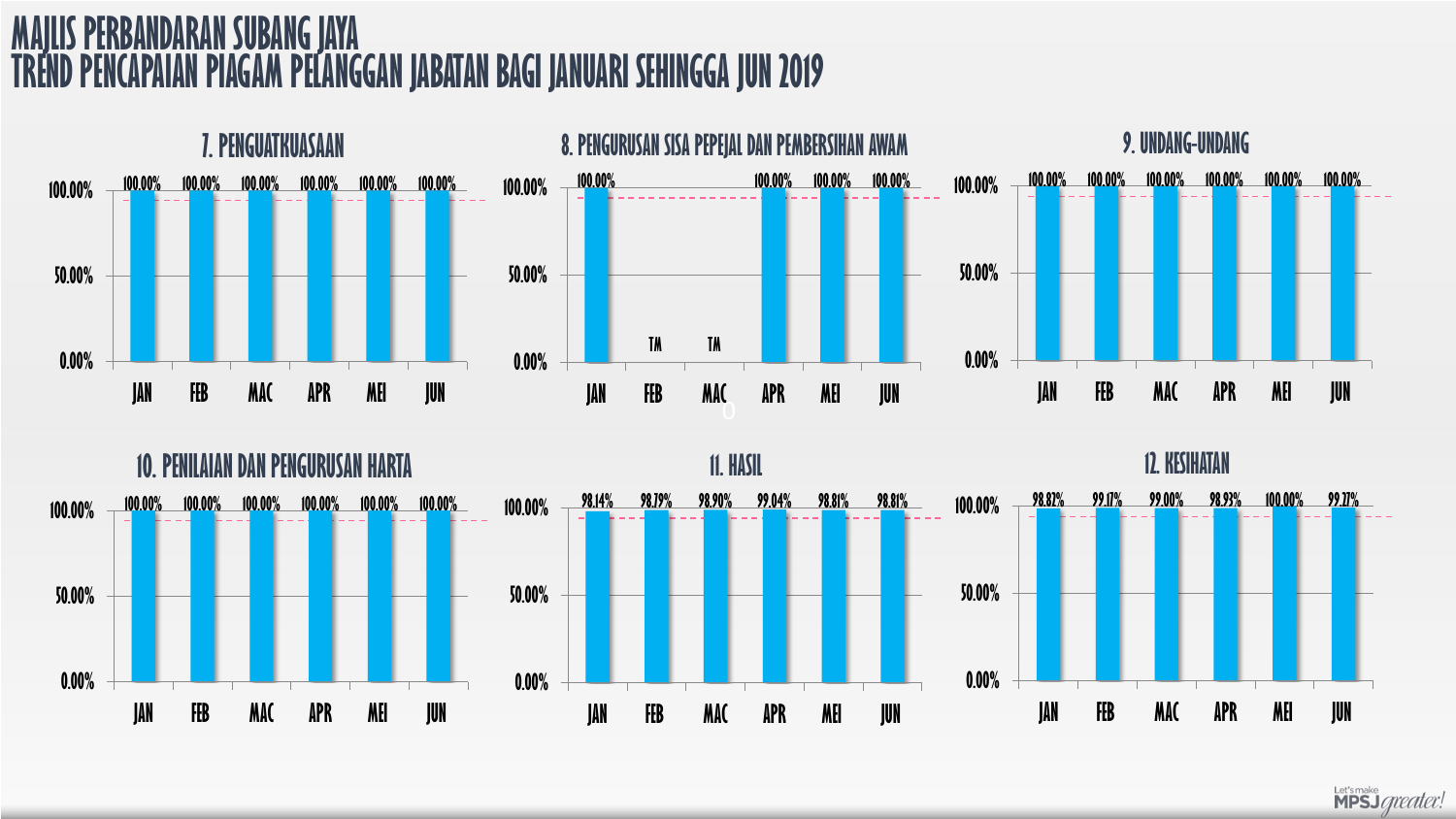# **SUBANG JAYA TPIAGAM PELANGGAN JABATAN BAGI JANUARI SEHINGGA JUN 2019**





Let's make<br>**MPSJ** *greater!*